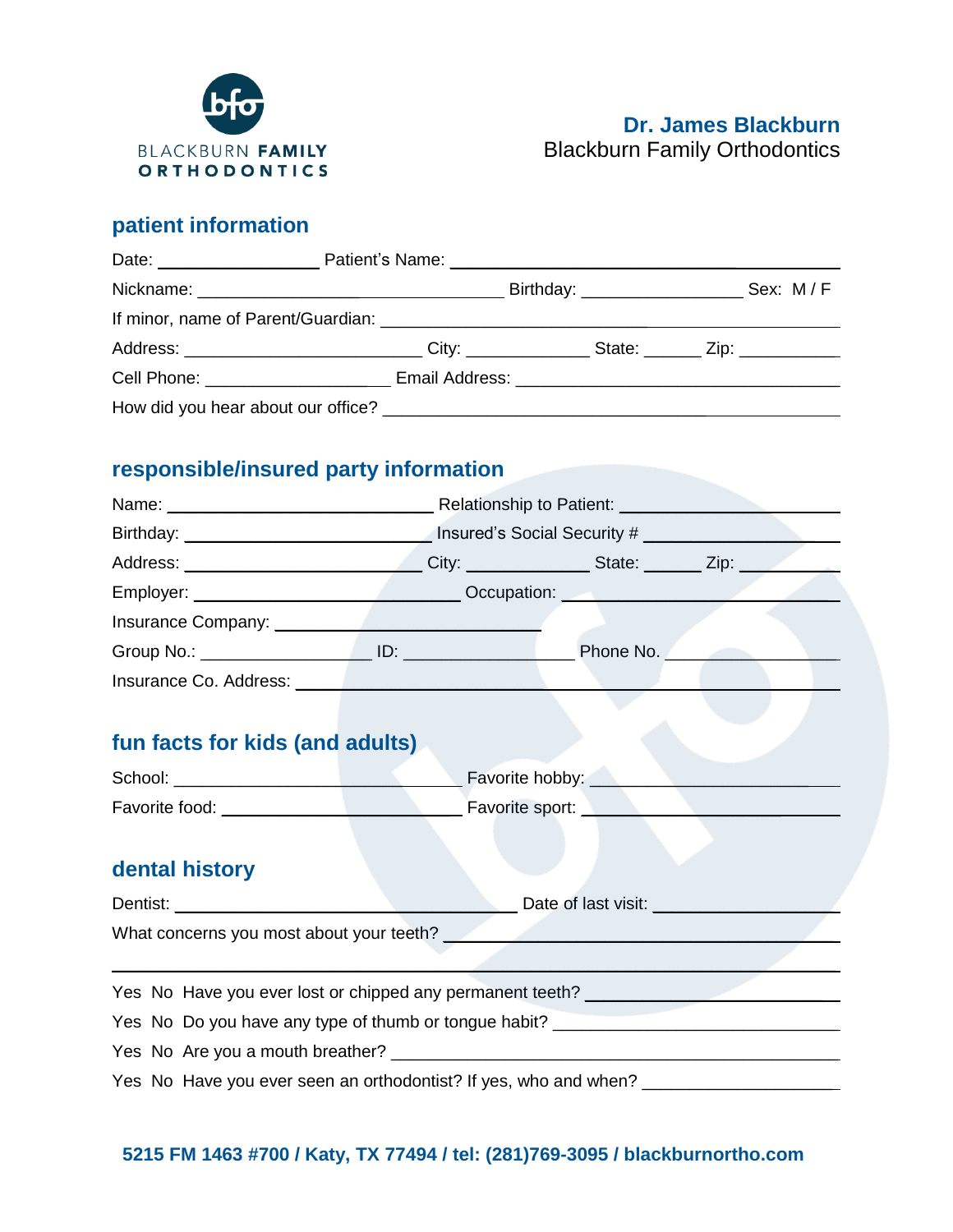

## **medical history**

Physician: \_\_\_\_\_\_\_\_\_\_\_\_\_\_\_\_\_\_\_\_\_\_\_\_\_\_\_\_\_\_\_\_\_\_\_\_ Date of Last Visit: \_\_\_\_\_\_\_\_\_\_\_\_\_\_\_\_

Please circle Yes or No (If Yes, please explain). Parents/Guardians please respond for minors.

Yes No Are you taking any medications\_\_\_\_\_\_\_\_\_\_\_\_\_\_\_\_\_\_\_\_\_\_\_\_\_\_\_\_

Yes No Do you have any allergies? \_\_\_\_\_\_\_\_\_\_\_\_\_\_\_\_\_\_\_\_\_\_\_\_\_\_\_\_\_\_\_

Yes No Do you have a history of a major illness/operation?

- Yes No Does your physician recommend pre-medicating with antibiotics\_\_\_\_\_\_\_\_\_\_\_\_
- Yes No Female Patients only: Are you pregnant?
- Yes No Are there any medical conditions we have not discussed that you feel we should be aware of? \_\_\_\_\_\_\_\_\_\_\_\_\_\_\_\_\_\_\_\_\_\_\_\_\_\_\_\_\_\_\_\_\_\_\_\_\_\_\_\_\_\_\_\_\_\_\_\_\_\_\_\_\_\_\_\_\_\_\_

Circle any of the medical conditions below that you have had or currently have:

Abnormal bleeding/Hemophilia Anemia **Arthritis** Asthma or Hayfever Bone Disorders Congenital Heart Defect Diabetes

**Epilepsy** Gastrointestinal Disorders Heart Problems Hepatitis/Liver problems **Herpes** High Blood Pressure HIV / AIDS

Kidney problems Nervous Disorders Pneumonia Radiation/Chemotherapy Rheumatic Fever **Tuberculosis** Tumor or Cancer

I have read and understand the above questions. I will not hold my orthodontist or any member of his staff responsible for any errors or omissions that I have made in the completion of this form. If there are any changes to the medical or dental history, I will so inform this practice.

Signature: \_\_\_\_\_\_\_\_\_\_\_\_\_\_\_\_\_\_\_\_\_\_\_\_\_\_\_\_\_\_\_\_\_\_\_\_\_\_\_\_\_\_ Date: \_\_\_\_\_\_\_\_\_\_\_\_\_\_\_\_\_\_\_\_